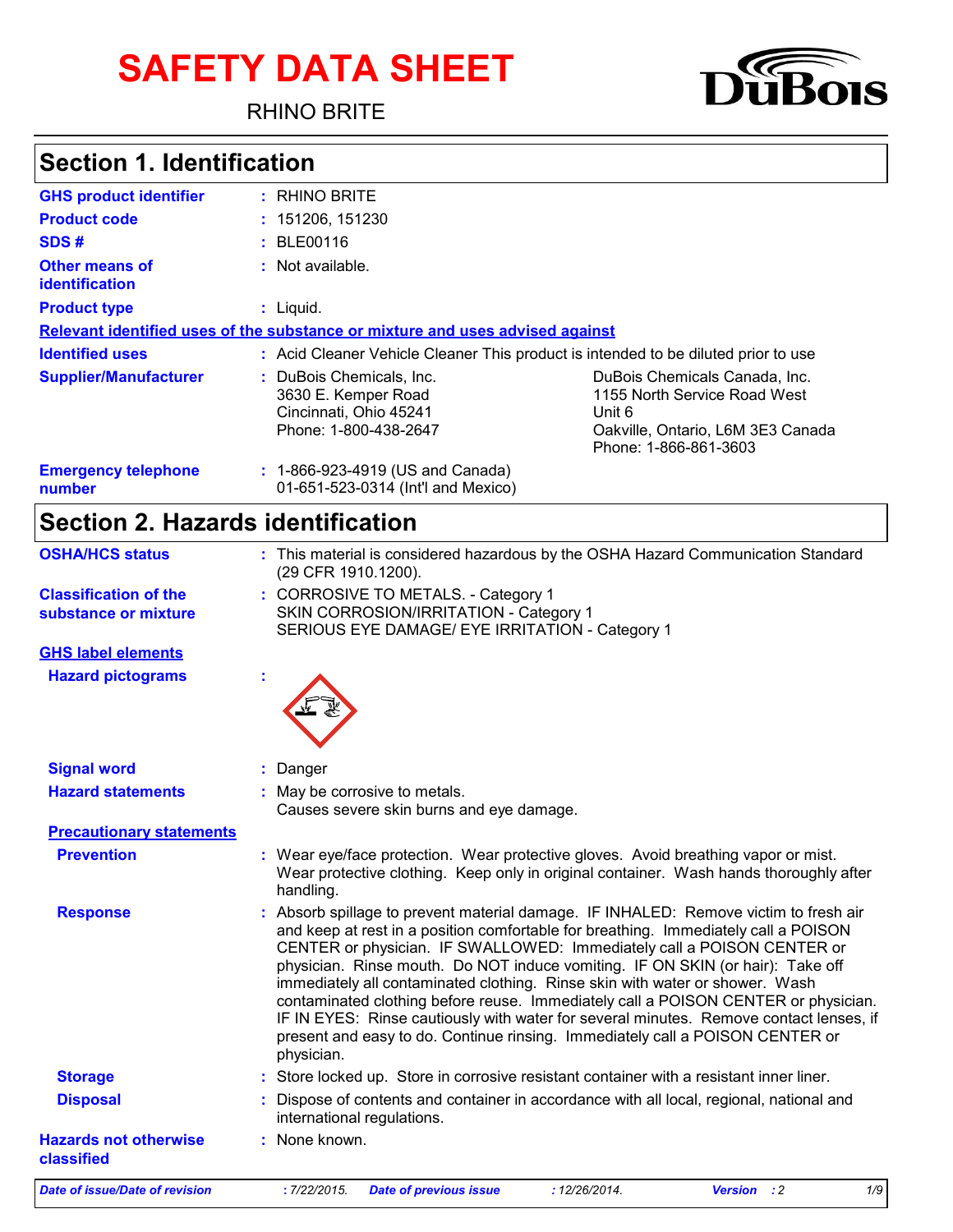### **Section 3. Composition/information on ingredients**

| <b>Ingredient name</b>                     | %         | <b>CAS number</b> |
|--------------------------------------------|-----------|-------------------|
| Benzenesulfonic acid, C10-16-alkyl derivs. | $ 5 - 10$ | 68584-22-5        |
| sulphuric acid                             | $5 - 10$  | 7664-93-9         |
| phosphoric acid                            | $5 - 10$  | 7664-38-2         |
| 2-butoxyethanol                            | $1 - 5$   | 111-76-2          |
| glycollic acid                             | $1 - 5$   | 79-14-1           |

Any concentration shown as a range is to protect confidentiality or is due to batch variation.

**There are no additional ingredients present which, within the current knowledge of the supplier and in the concentrations applicable, are classified as hazardous to health or the environment and hence require reporting in this section.**

**Occupational exposure limits, if available, are listed in Section 8.**

#### **Section 4. First aid measures**

#### **Description of necessary first aid measures**

| <b>Eye contact</b>                                 | : Get medical attention immediately. Call a poison center or physician. Immediately flush<br>eyes with plenty of water, occasionally lifting the upper and lower eyelids. Check for and<br>remove any contact lenses. Continue to rinse for at least 10 minutes. Chemical burns<br>must be treated promptly by a physician.                                                                                                                                                                                                                                                                                                                                                                                                                                                                                                                                                         |
|----------------------------------------------------|-------------------------------------------------------------------------------------------------------------------------------------------------------------------------------------------------------------------------------------------------------------------------------------------------------------------------------------------------------------------------------------------------------------------------------------------------------------------------------------------------------------------------------------------------------------------------------------------------------------------------------------------------------------------------------------------------------------------------------------------------------------------------------------------------------------------------------------------------------------------------------------|
| <b>Inhalation</b>                                  | : Get medical attention immediately. Call a poison center or physician. Remove victim to<br>fresh air and keep at rest in a position comfortable for breathing. If it is suspected that<br>fumes are still present, the rescuer should wear an appropriate mask or self-contained<br>breathing apparatus. If not breathing, if breathing is irregular or if respiratory arrest<br>occurs, provide artificial respiration or oxygen by trained personnel. It may be<br>dangerous to the person providing aid to give mouth-to-mouth resuscitation. If<br>unconscious, place in recovery position and get medical attention immediately. Maintain<br>an open airway. Loosen tight clothing such as a collar, tie, belt or waistband.                                                                                                                                                  |
| <b>Skin contact</b>                                | : Get medical attention immediately. Call a poison center or physician. Wash<br>contaminated skin with soap and water. Remove contaminated clothing and shoes.<br>Wash contaminated clothing thoroughly with water before removing it, or wear gloves.<br>Continue to rinse for at least 10 minutes. Chemical burns must be treated promptly by a<br>physician. Wash clothing before reuse. Clean shoes thoroughly before reuse.                                                                                                                                                                                                                                                                                                                                                                                                                                                    |
| <b>Ingestion</b>                                   | : Get medical attention immediately. Call a poison center or physician. Wash out mouth<br>with water. Remove dentures if any. Remove victim to fresh air and keep at rest in a<br>position comfortable for breathing. If material has been swallowed and the exposed<br>person is conscious, give small quantities of water to drink. Stop if the exposed person<br>feels sick as vomiting may be dangerous. Do not induce vomiting unless directed to do<br>so by medical personnel. If vomiting occurs, the head should be kept low so that vomit<br>does not enter the lungs. Chemical burns must be treated promptly by a physician.<br>Never give anything by mouth to an unconscious person. If unconscious, place in<br>recovery position and get medical attention immediately. Maintain an open airway.<br>Loosen tight clothing such as a collar, tie, belt or waistband. |
| Most important symptoms/effects, acute and delayed |                                                                                                                                                                                                                                                                                                                                                                                                                                                                                                                                                                                                                                                                                                                                                                                                                                                                                     |
| <b>Potential acute health effects</b>              |                                                                                                                                                                                                                                                                                                                                                                                                                                                                                                                                                                                                                                                                                                                                                                                                                                                                                     |
| <b>Eye contact</b>                                 | : Causes serious eye damage.                                                                                                                                                                                                                                                                                                                                                                                                                                                                                                                                                                                                                                                                                                                                                                                                                                                        |
| <b>Inhalation</b>                                  | : May give off gas, vapor or dust that is very irritating or corrosive to the respiratory<br>system.                                                                                                                                                                                                                                                                                                                                                                                                                                                                                                                                                                                                                                                                                                                                                                                |
| <b>Skin contact</b>                                | : Causes severe burns.                                                                                                                                                                                                                                                                                                                                                                                                                                                                                                                                                                                                                                                                                                                                                                                                                                                              |
| <b>Ingestion</b>                                   | : May cause burns to mouth, throat and stomach.                                                                                                                                                                                                                                                                                                                                                                                                                                                                                                                                                                                                                                                                                                                                                                                                                                     |
| <b>Over-exposure signs/symptoms</b>                |                                                                                                                                                                                                                                                                                                                                                                                                                                                                                                                                                                                                                                                                                                                                                                                                                                                                                     |
| <b>Eye contact</b>                                 | : Adverse symptoms may include the following:<br>pain<br>watering<br>redness                                                                                                                                                                                                                                                                                                                                                                                                                                                                                                                                                                                                                                                                                                                                                                                                        |
| Date of issue/Date of revision                     | : 12/26/2014.<br>:7/22/2015.<br><b>Version</b> : 2<br>2/9<br><b>Date of previous issue</b>                                                                                                                                                                                                                                                                                                                                                                                                                                                                                                                                                                                                                                                                                                                                                                                          |
|                                                    |                                                                                                                                                                                                                                                                                                                                                                                                                                                                                                                                                                                                                                                                                                                                                                                                                                                                                     |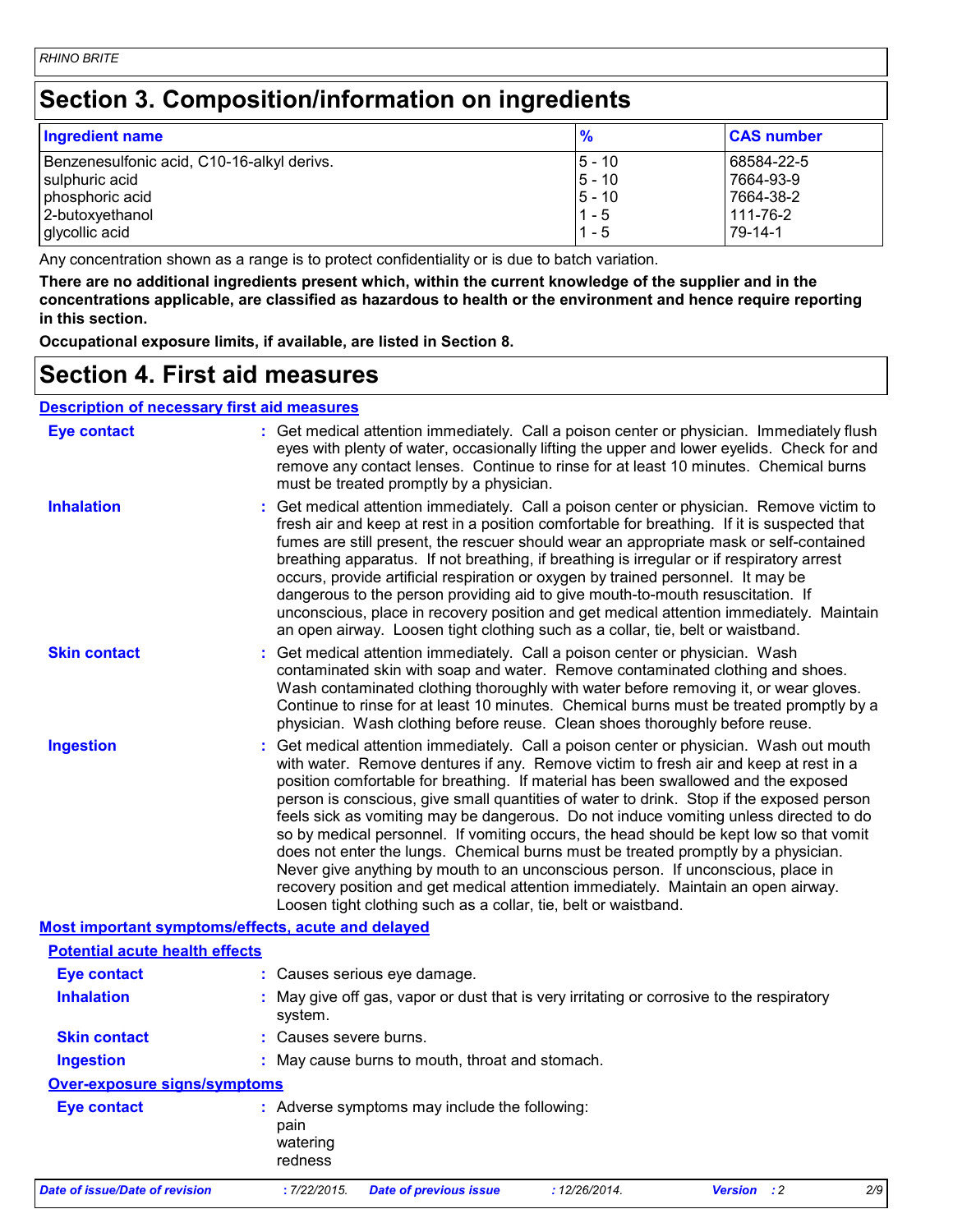# **Section 4. First aid measures**

| <b>Inhalation</b>                          | : No specific data.                                                                                                            |
|--------------------------------------------|--------------------------------------------------------------------------------------------------------------------------------|
| <b>Skin contact</b>                        | : Adverse symptoms may include the following:<br>pain or irritation<br>redness<br>blistering may occur                         |
| <b>Ingestion</b>                           | : Adverse symptoms may include the following:<br>stomach pains                                                                 |
|                                            | Indication of immediate medical attention and special treatment needed, if necessary                                           |
| <b>Notes to physician</b>                  | : Treat symptomatically. Contact poison treatment specialist immediately if large<br>quantities have been ingested or inhaled. |
| <b>Specific treatments</b>                 | : No specific treatment.                                                                                                       |
| See toxicological information (Section 11) |                                                                                                                                |
|                                            |                                                                                                                                |

### **Section 5. Fire-fighting measures**

| <b>Extinguishing media</b>                               |                                                                                                                                                                          |
|----------------------------------------------------------|--------------------------------------------------------------------------------------------------------------------------------------------------------------------------|
| <b>Suitable extinguishing</b><br>media                   | : Use an extinguishing agent suitable for the surrounding fire.                                                                                                          |
| <b>Unsuitable extinguishing</b><br>media                 | : None known.                                                                                                                                                            |
| <b>Specific hazards arising</b><br>from the chemical     | : In a fire or if heated, a pressure increase will occur and the container may burst.                                                                                    |
| <b>Hazardous thermal</b><br>decomposition products       | Decomposition products may include the following materials:<br>÷.<br>carbon dioxide<br>carbon monoxide<br>sulfur oxides<br>phosphorus oxides<br>metal oxide/oxides       |
| <b>Special protective</b><br>equipment for fire-fighters | : Fire-fighters should wear appropriate protective equipment and self-contained breathing<br>apparatus (SCBA) with a full face-piece operated in positive pressure mode. |

### **Section 6. Accidental release measures**

| <b>Personal precautions</b><br><b>Environmental precautions</b> | : No action shall be taken involving any personal risk or without suitable training.<br>Evacuate surrounding areas. Keep unnecessary and unprotected personnel from<br>entering. Do not touch or walk through spilled material. Do not breathe vapor or mist.<br>Provide adequate ventilation. Wear appropriate respirator when ventilation is<br>inadequate. Put on appropriate personal protective equipment.<br>: Avoid dispersal of spilled material and runoff and contact with soil, waterways, drains                                                                                                                                                                                                                                                                                                      |
|-----------------------------------------------------------------|-------------------------------------------------------------------------------------------------------------------------------------------------------------------------------------------------------------------------------------------------------------------------------------------------------------------------------------------------------------------------------------------------------------------------------------------------------------------------------------------------------------------------------------------------------------------------------------------------------------------------------------------------------------------------------------------------------------------------------------------------------------------------------------------------------------------|
|                                                                 | and sewers. Inform the relevant authorities if the product has caused environmental<br>pollution (sewers, waterways, soil or air).                                                                                                                                                                                                                                                                                                                                                                                                                                                                                                                                                                                                                                                                                |
| <b>Methods for cleaning up</b>                                  |                                                                                                                                                                                                                                                                                                                                                                                                                                                                                                                                                                                                                                                                                                                                                                                                                   |
| <b>Small spill</b>                                              | : Stop leak if without risk. Move containers from spill area. Dilute with water and mop up<br>if water-soluble. Alternatively, or if water-insoluble, absorb with an inert dry material and<br>place in an appropriate waste disposal container. Absorb spillage to prevent material<br>damage. Dispose of via a licensed waste disposal contractor.                                                                                                                                                                                                                                                                                                                                                                                                                                                              |
| <b>Large spill</b>                                              | Stop leak if without risk. Move containers from spill area. Absorb spillage to prevent<br>material damage. Approach release from upwind. Prevent entry into sewers, water<br>courses, basements or confined areas. Wash spillages into an effluent treatment plant<br>or proceed as follows. Contain and collect spillage with non-combustible, absorbent<br>material e.g. sand, earth, vermiculite or diatomaceous earth and place in container for<br>disposal according to local regulations (see Section 13). The spilled material may be<br>neutralized with sodium carbonate, sodium bicarbonate or sodium hydroxide. Dispose<br>of via a licensed waste disposal contractor. Contaminated absorbent material may pose<br>the same hazard as the spilled product. Note: see Section 1 for emergency contact |
| Date of issue/Date of revision                                  | 3/9<br>: 7/22/2015.<br><b>Date of previous issue</b><br>: 12/26/2014.<br><b>Version</b> : 2                                                                                                                                                                                                                                                                                                                                                                                                                                                                                                                                                                                                                                                                                                                       |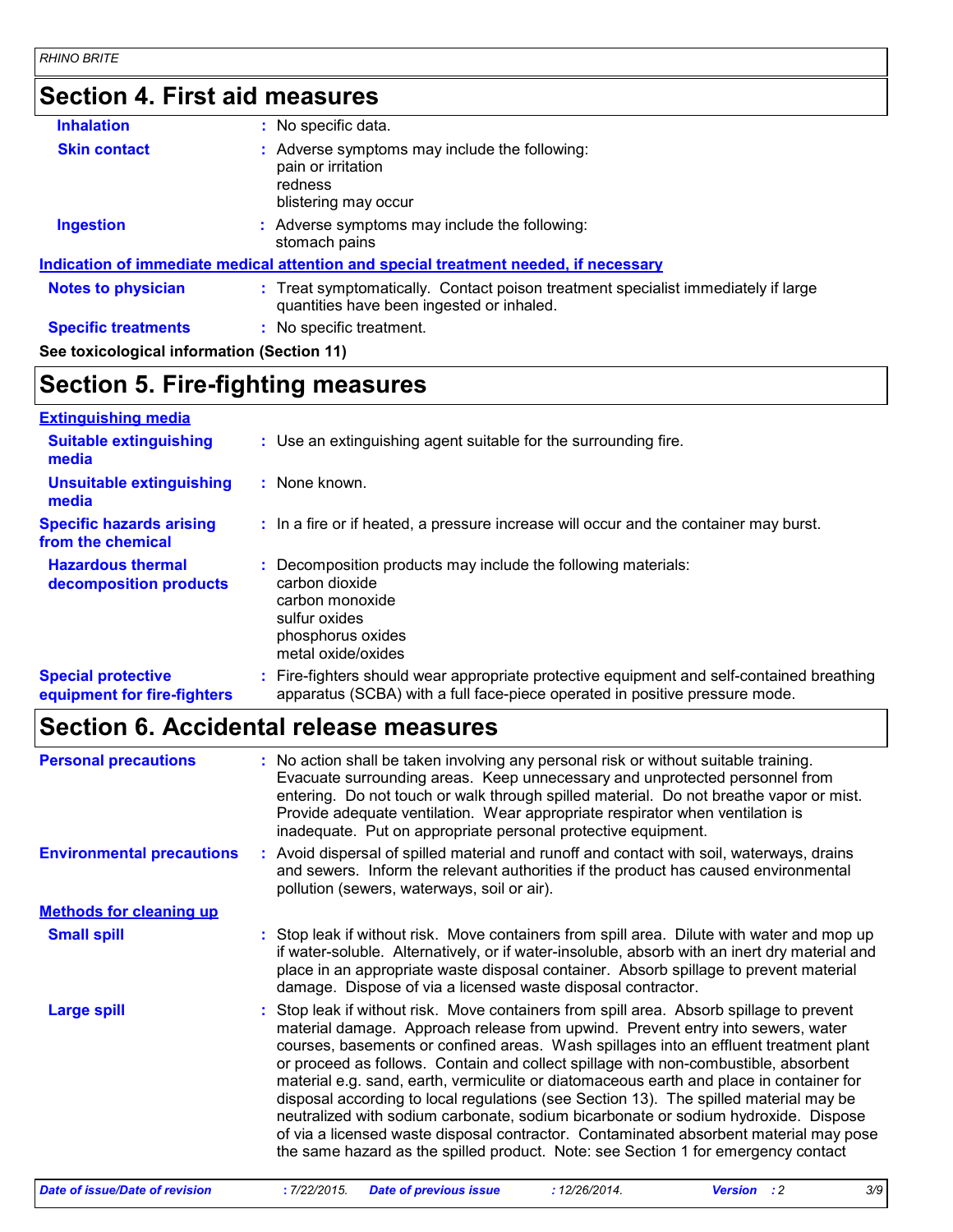#### **Section 6. Accidental release measures**

information and Section 13 for waste disposal.

### **Section 7. Handling and storage**

**Handling** entries a metal on appropriate personal protective equipment (see Section 8). Do not get in eyes or and on skin or clothing. Do not breathe vapor or mist. Do not ingest. If during normal use the material presents a respiratory hazard, use only with adequate ventilation or wear appropriate respirator. Keep in the original container or an approved alternative made from a compatible material, kept tightly closed when not in use. Keep away from alkalis. Empty containers retain product residue and can be hazardous. Do not reuse container. Absorb spillage to prevent material damage.

**Storage** Store in accordance with local regulations. Store in original container protected from strongling of the strongling of the strongling strongling strongling strongling strongling strongling strongling strongling s direct sunlight in a dry, cool and well-ventilated area, away from incompatible materials (see Section 10) and food and drink. Store in corrosive resistant container with a resistant inner liner. Store locked up. Separate from alkalis. Keep container tightly closed and sealed until ready for use. Containers that have been opened must be carefully resealed and kept upright to prevent leakage. Do not store in unlabeled containers. Use appropriate containment to avoid environmental contamination.

### **Section 8. Exposure controls/personal protection**

#### **Control parameters**

#### **Occupational exposure limits**

| <b>Ingredient name</b>      | CAS#       | <b>ACGIH</b>                                                                                                                                                                                                                                                                                                                                                                                      | <b>OSHA</b>                                                    | <b>Mexico</b>                                                                                                                                                   |
|-----------------------------|------------|---------------------------------------------------------------------------------------------------------------------------------------------------------------------------------------------------------------------------------------------------------------------------------------------------------------------------------------------------------------------------------------------------|----------------------------------------------------------------|-----------------------------------------------------------------------------------------------------------------------------------------------------------------|
| sulphuric acid              | 7664-93-9  | TWA: 0.2 mg/m <sup>3</sup> 8<br>hours. Form: Thoracic<br>fraction                                                                                                                                                                                                                                                                                                                                 | TWA: 1 mg/m <sup>3</sup> 8 hours.                              |                                                                                                                                                                 |
| Phosphoric acid             | 7664-38-2  | TWA: 1 mg/m <sup>3</sup> 8 hours.<br>STEL: 3 mg/m <sup>3</sup> 15<br>minutes.                                                                                                                                                                                                                                                                                                                     | TWA: 1 mg/m <sup>3</sup> 8 hours.                              | LMPE-PPT: 1 $mg/m3$ 8<br>hours.<br>LMPE-CT: $3 \text{ mg/m}^3$ 15<br>minutes.                                                                                   |
| 2-butoxyethanol             | 111-76-2   | TWA: 20 ppm 8 hours.                                                                                                                                                                                                                                                                                                                                                                              | TWA: 50 ppm 8 hours.<br>TWA: 240 mg/m <sup>3</sup> 8<br>hours. | LMPE-PPT: 26 ppm 8<br>hours.<br>LMPE-PPT: $120 \text{ mg/m}^3$<br>I8 hours.<br>LMPE-CT: 360 mg/m <sup>3</sup><br>15 minutes.<br>LMPE-CT: 75 ppm 15<br>lminutes. |
| <b>Engineering measures</b> |            | : If user operations generate dust, fumes, gas, vapor or mist, use process enclosures,<br>local exhaust ventilation or other engineering controls to keep worker exposure to<br>airborne contaminants below any recommended or statutory limits.                                                                                                                                                  |                                                                |                                                                                                                                                                 |
| <b>Hygiene measures</b>     |            | : Wash hands, forearms and face thoroughly after handling chemical products, before<br>eating, smoking and using the lavatory and at the end of the working period.<br>Appropriate techniques should be used to remove potentially contaminated clothing.<br>Wash contaminated clothing before reusing. Ensure that eyewash stations and safety<br>showers are close to the workstation location. |                                                                |                                                                                                                                                                 |
| <b>Personal protection</b>  |            |                                                                                                                                                                                                                                                                                                                                                                                                   |                                                                |                                                                                                                                                                 |
| <b>Respiratory</b>          |            | : If a risk assessment indicates this is necessary, use a properly fitted, air-purifying or<br>airfed respirator complying with an approved standard. Respirator selection must be<br>based on known or anticipated exposure levels, the hazards of the product and the safe<br>working limits of the selected respirator.                                                                        |                                                                |                                                                                                                                                                 |
| <b>Hands</b>                | necessary. | Chemical-resistant, impervious gloves complying with an approved standard should be<br>worn at all times when handling chemical products if a risk assessment indicates this is                                                                                                                                                                                                                   |                                                                |                                                                                                                                                                 |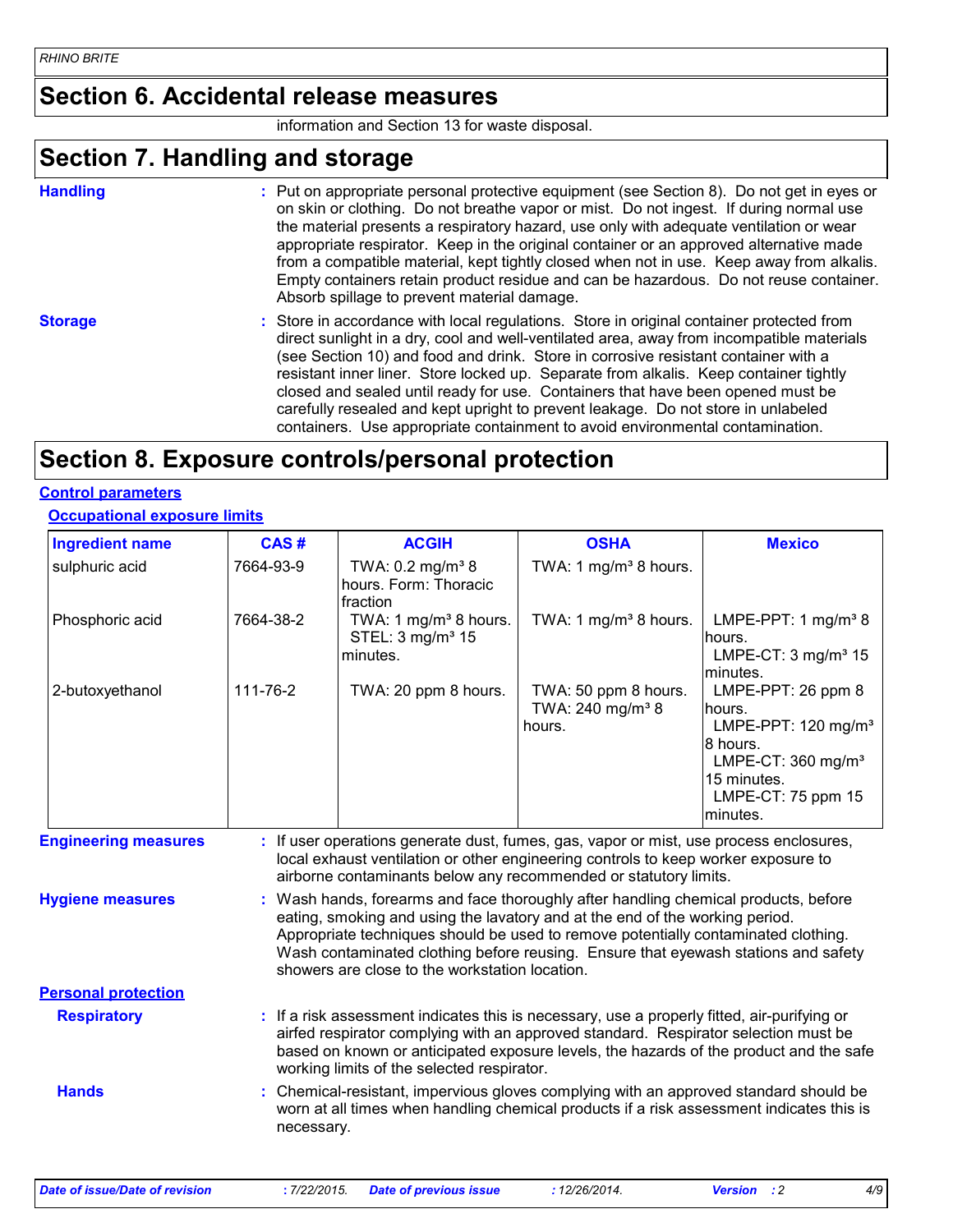# **Section 8. Exposure controls/personal protection**

| <b>Eyes</b>                                          | : Safety eyewear complying with an approved standard should be used when a risk<br>assessment indicates this is necessary to avoid exposure to liquid splashes, mists,<br>gases or dusts. Recommended: splash goggles                                                                                                           |
|------------------------------------------------------|---------------------------------------------------------------------------------------------------------------------------------------------------------------------------------------------------------------------------------------------------------------------------------------------------------------------------------|
| <b>Skin</b>                                          | : Personal protective equipment for the body should be selected based on the task being<br>performed and the risks involved and should be approved by a specialist before<br>handling this product.                                                                                                                             |
| <b>Environmental exposure</b><br>controls            | : Emissions from ventilation or work process equipment should be checked to ensure<br>they comply with the requirements of environmental protection legislation. In some<br>cases, fume scrubbers, filters or engineering modifications to the process equipment<br>will be necessary to reduce emissions to acceptable levels. |
| <b>Personal protective</b><br>equipment (Pictograms) |                                                                                                                                                                                                                                                                                                                                 |

# **Section 9. Physical and chemical properties**

| <b>Appearance</b>                                 |                                                                      |
|---------------------------------------------------|----------------------------------------------------------------------|
| <b>Physical state</b>                             | : Liquid. [Aqueous solution]                                         |
| <b>Color</b>                                      | Clear Blue [Light]                                                   |
| Odor                                              | : Acrid. acidic smell [Strong]                                       |
| <b>Odor threshold</b>                             | Not available.                                                       |
| рH                                                | : 0.5                                                                |
| <b>Melting point</b>                              | : Not available.                                                     |
| <b>Boiling point</b>                              | : Not available.                                                     |
| <b>Flash point</b>                                | Closed cup: Not applicable. [Product does not sustain combustion.]   |
| <b>Burning time</b>                               | : Not applicable.                                                    |
| <b>Burning rate</b>                               | : Not applicable.                                                    |
| <b>Evaporation rate</b>                           | : Not available.                                                     |
| <b>Flammability (solid, gas)</b>                  | : Not available.                                                     |
| Lower and upper explosive<br>(flammable) limits   | : Not available.                                                     |
| <b>Vapor pressure</b>                             | : Not available.                                                     |
| <b>Vapor density</b>                              | : Not available.                                                     |
| <b>Relative density</b>                           | : 1.115                                                              |
| <b>Solubility</b>                                 | Easily soluble in the following materials: cold water and hot water. |
| <b>Solubility in water</b>                        | : Not available.                                                     |
| <b>Partition coefficient: n-</b><br>octanol/water | : Not available.                                                     |
| <b>Auto-ignition temperature</b>                  | : Not available.                                                     |
| <b>Decomposition temperature</b>                  | : Not available.                                                     |
| <b>Viscosity</b>                                  | : Not available.                                                     |
| <b>Elemental Phosphorus</b>                       | $: 2.4 \%$                                                           |
| <b>VOC content</b>                                | : 4 % [CARB - Consumer products]                                     |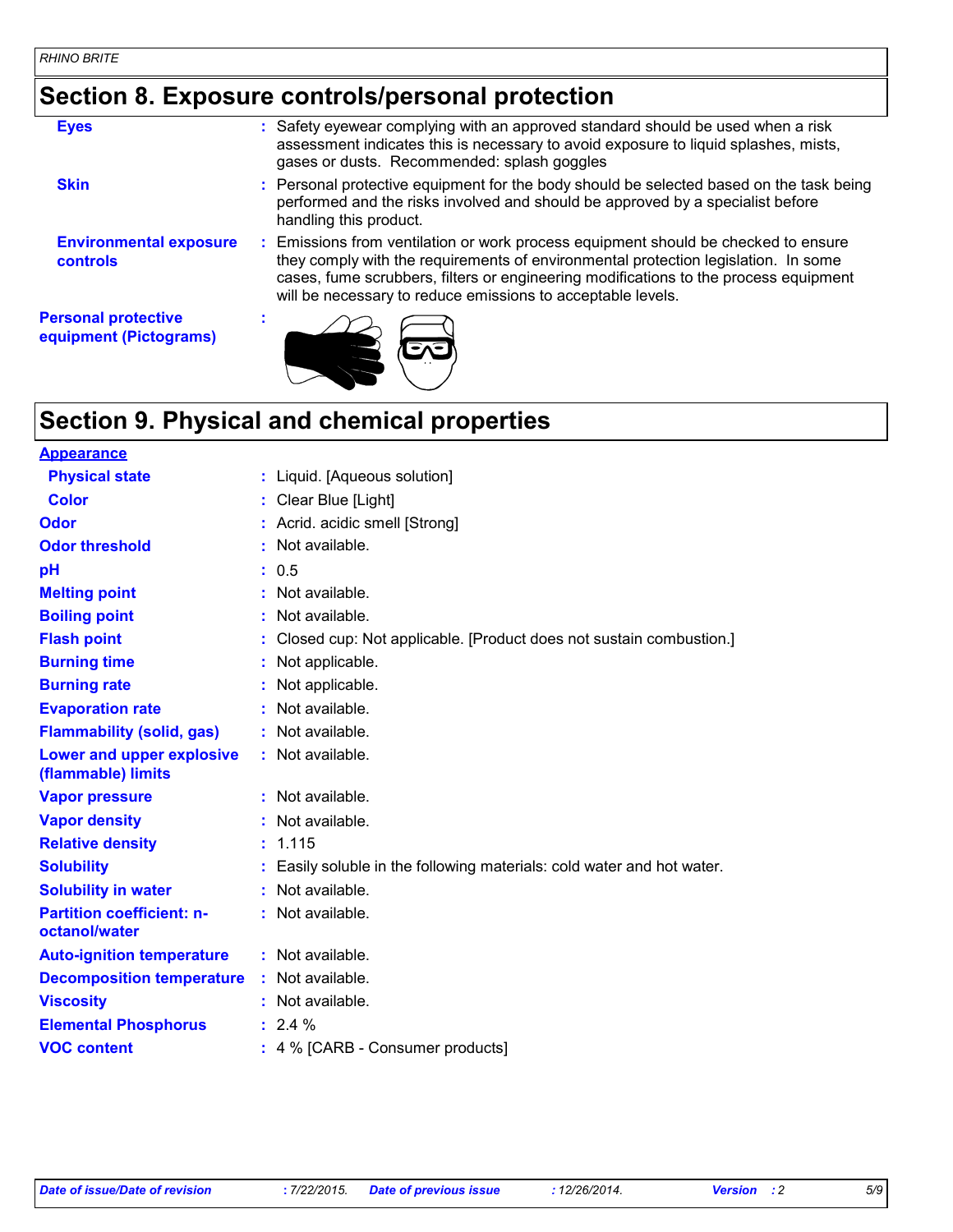### **Section 10. Stability and reactivity**

| <b>Reactivity</b>                            | : No specific test data related to reactivity available for this product or its ingredients.                                                                                                                                                                                                                                                                                                                                                                                                                                                                                                                                  |
|----------------------------------------------|-------------------------------------------------------------------------------------------------------------------------------------------------------------------------------------------------------------------------------------------------------------------------------------------------------------------------------------------------------------------------------------------------------------------------------------------------------------------------------------------------------------------------------------------------------------------------------------------------------------------------------|
| <b>Chemical stability</b>                    | : The product is stable.                                                                                                                                                                                                                                                                                                                                                                                                                                                                                                                                                                                                      |
| <b>Possibility of hazardous</b><br>reactions | : Under normal conditions of storage and use, hazardous reactions will not occur.                                                                                                                                                                                                                                                                                                                                                                                                                                                                                                                                             |
| <b>Conditions to avoid</b>                   | : No specific data.                                                                                                                                                                                                                                                                                                                                                                                                                                                                                                                                                                                                           |
| <b>Incompatible materials</b>                | : Extremely reactive or incompatible with the following materials: oxidizing materials and<br>alkalis.                                                                                                                                                                                                                                                                                                                                                                                                                                                                                                                        |
| <b>Hazardous decomposition</b><br>products   | : Under normal conditions of storage and use, hazardous decomposition products should<br>not be produced.                                                                                                                                                                                                                                                                                                                                                                                                                                                                                                                     |
| <b>Storage</b>                               | : Store in accordance with local regulations. Store in original container protected from<br>direct sunlight in a dry, cool and well-ventilated area, away from incompatible materials<br>(see Section 10) and food and drink. Store in corrosive resistant container with a<br>resistant inner liner. Store locked up. Separate from alkalis. Keep container tightly<br>closed and sealed until ready for use. Containers that have been opened must be<br>carefully resealed and kept upright to prevent leakage. Do not store in unlabeled<br>containers. Use appropriate containment to avoid environmental contamination. |

### **Section 11. Toxicological information**

#### **Information on toxicological effects**

#### **Carcinogenicity Classification**

| <b>Product/ingredient name</b> | <b>ACGIH</b> | <b>IARC</b> | <b>EPA</b> | <b>NIOSH</b> | <b>NTP</b>                            | <b>OSHA</b> |
|--------------------------------|--------------|-------------|------------|--------------|---------------------------------------|-------------|
| sulphuric acid                 | A2           |             |            |              | Known to<br>be a human<br>carcinogen. | -           |
| 2-butoxyethanol                | A3           | J           | -          |              |                                       | -           |

| <b>Information on the likely</b><br>routes of exposure | ÷<br>Dermal contact. Eye contact. Inhalation.                                                          |
|--------------------------------------------------------|--------------------------------------------------------------------------------------------------------|
| <b>Potential acute health effects</b>                  |                                                                                                        |
| <b>Eye contact</b>                                     | : Causes serious eye damage.                                                                           |
| <b>Inhalation</b>                                      | May give off gas, vapor or dust that is very irritating or corrosive to the respiratory<br>system.     |
| <b>Skin contact</b>                                    | : Causes severe burns.                                                                                 |
| <b>Ingestion</b>                                       | : May cause burns to mouth, throat and stomach.                                                        |
|                                                        | <b>Symptoms related to the physical, chemical and toxicological characteristics</b>                    |
| <b>Eye contact</b>                                     | : Adverse symptoms may include the following:<br>pain<br>watering<br>redness                           |
| <b>Inhalation</b>                                      | : No specific data.                                                                                    |
| <b>Skin contact</b>                                    | : Adverse symptoms may include the following:<br>pain or irritation<br>redness<br>blistering may occur |
| <b>Ingestion</b>                                       | : Adverse symptoms may include the following:<br>stomach pains                                         |
|                                                        | Delayed and immediate effects and also chronic effects from short and long term exposure               |
| <b>Short term exposure</b>                             |                                                                                                        |
| <b>Potential immediate</b><br>effects                  | : Not available.                                                                                       |
|                                                        |                                                                                                        |

*Date of issue/Date of revision* **:** *7/22/2015. Date of previous issue : 12/26/2014. Version : 2 6/9*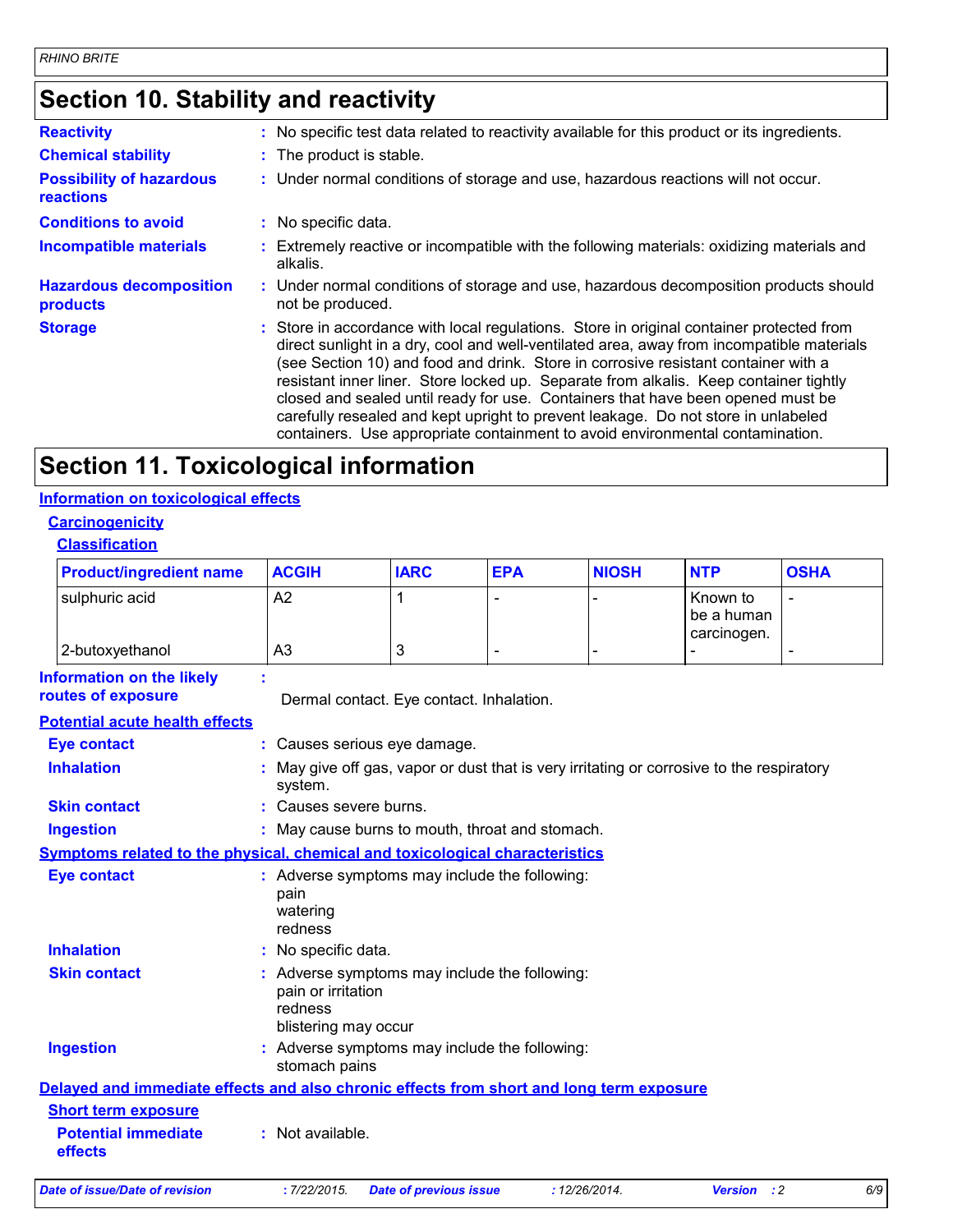### **Section 11. Toxicological information**

| <b>Potential delayed effects</b>                  | $:$ Not available.                                  |
|---------------------------------------------------|-----------------------------------------------------|
| Long term exposure                                |                                                     |
| <b>Potential immediate</b><br>effects             | $:$ Not available.                                  |
| <b>Potential delayed effects : Not available.</b> |                                                     |
| <b>Potential chronic health effects</b>           |                                                     |
| Not available.                                    |                                                     |
| <b>General</b>                                    | : No known significant effects or critical hazards. |
| <b>Carcinogenicity</b>                            | : No known significant effects or critical hazards. |
| <b>Mutagenicity</b>                               | : No known significant effects or critical hazards. |
| <b>Teratogenicity</b>                             | : No known significant effects or critical hazards. |
| <b>Developmental effects</b>                      | : No known significant effects or critical hazards. |
| <b>Fertility effects</b>                          | : No known significant effects or critical hazards. |
| <b>Numerical measures of toxicity</b>             |                                                     |

### **Acute toxicity estimates**

| <b>Route</b>        | <b>ATE value</b> |
|---------------------|------------------|
| Oral                | 2327.4 mg/kg     |
| Dermal              | 11674.9 mg/kg    |
| Inhalation (vapors) | 44.77 mg/l       |

### **Section 12. Ecological information**

**Ecotoxicity :**

: Not available.

#### **Aquatic ecotoxicity**

Not available.

### **Section 13. Disposal considerations**

| <b>Waste disposal</b>     | : The generation of waste should be avoided or minimized wherever possible. Empty<br>containers or liners may retain some product residues. This material and its container<br>must be disposed of in a safe way. Dispose of surplus and non-recyclable products via<br>a licensed waste disposal contractor. Disposal of this product, solutions and any by-<br>products should at all times comply with the requirements of environmental protection<br>and waste disposal legislation and any regional local authority requirements. Avoid<br>dispersal of spilled material and runoff and contact with soil, waterways, drains and<br>sewers. |
|---------------------------|---------------------------------------------------------------------------------------------------------------------------------------------------------------------------------------------------------------------------------------------------------------------------------------------------------------------------------------------------------------------------------------------------------------------------------------------------------------------------------------------------------------------------------------------------------------------------------------------------------------------------------------------------|
| <b>DODA</b> Hereification | $P(0001 - 0.000)$                                                                                                                                                                                                                                                                                                                                                                                                                                                                                                                                                                                                                                 |

#### **RCRA classification :** D002 [corrosive]

**Disposal should be in accordance with applicable regional, national and local laws and regulations.**

**Refer to Section 7: HANDLING AND STORAGE and Section 8: EXPOSURE CONTROLS/PERSONAL PROTECTION for additional handling information and protection of employees.**

### **Section 14. Transport information**

**IATA/IMDG/DOT/TDG: Please refer to the Bill of Lading/receiving documents for up to date shipping information.**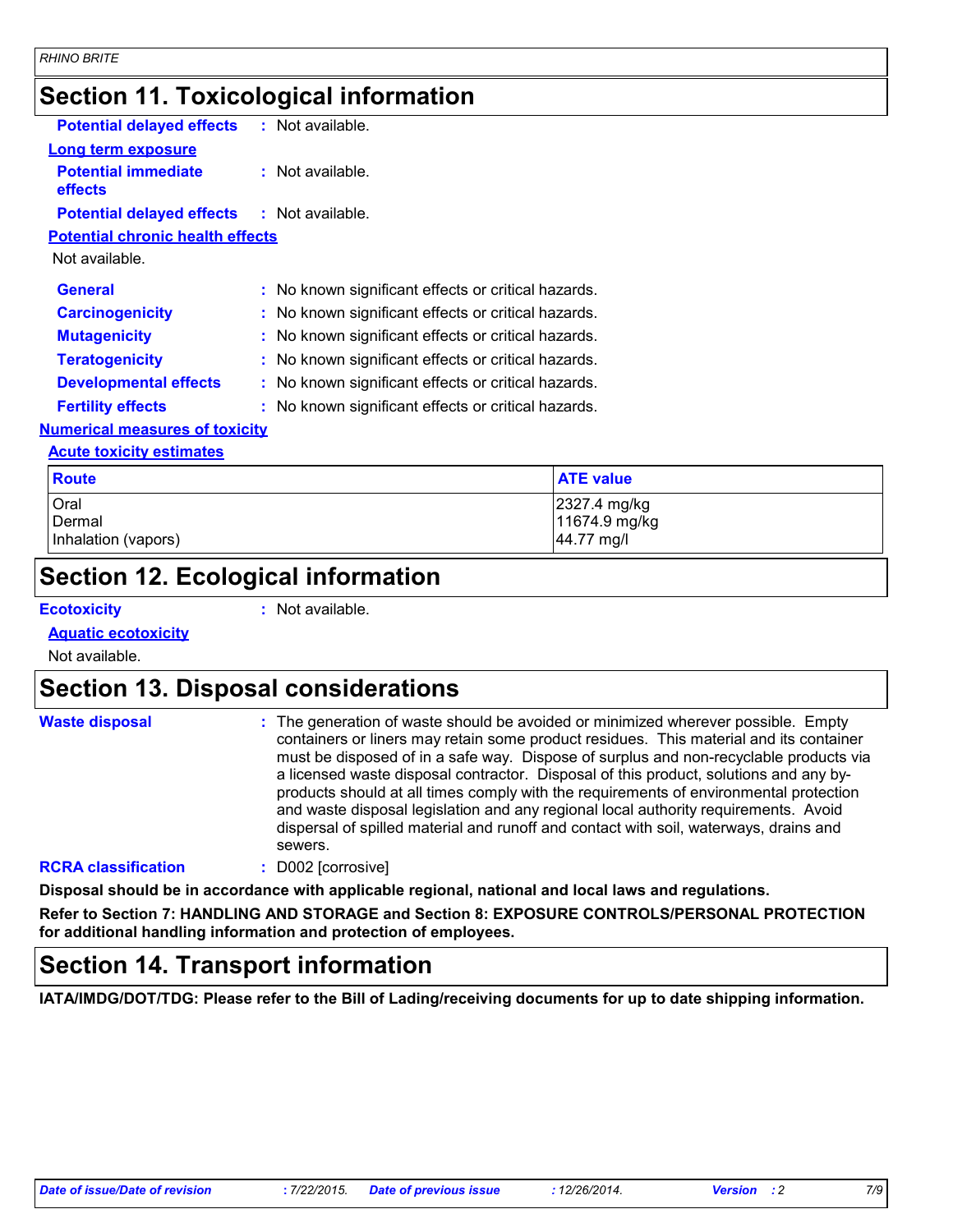### **Section 15. Regulatory information**

| <b>U.S. Federal regulations</b>                                                   | : TSCA 12(b) one-time export: No products were found.                                                                               |
|-----------------------------------------------------------------------------------|-------------------------------------------------------------------------------------------------------------------------------------|
|                                                                                   | <b>TSCA 12(b) annual export notification:</b> No products were found.                                                               |
|                                                                                   | <b>United States inventory (TSCA 8b):</b> All components are listed or exempted.                                                    |
|                                                                                   | Clean Water Act (CWA) 311: sulphuric acid; Phosphoric acid                                                                          |
|                                                                                   | <b>CERCLA:</b> Hazardous substances.: 2-butoxyethanol; sulphuric acid: 1000 lbs. (454 kg);<br>Phosphoric acid: 5000 lbs. (2270 kg); |
| <b>EPA Registration Number</b>                                                    | $:$ Not available.                                                                                                                  |
| <b>Clean Air Act Section 112</b><br>(b) Hazardous Air<br><b>Pollutants (HAPS)</b> | Not listed<br>÷.                                                                                                                    |
| <b>DEA List II Chemicals</b><br><b>(Essential Chemicals)</b>                      | : Listed                                                                                                                            |
| AARA AAAIAAL                                                                      |                                                                                                                                     |

#### **SARA 302/304**

#### **Composition/information on ingredients**

|                    |                                                   |               |                  | <b>ISARA 302 TPQ</b> |           | <b>SARA 304 RQ</b> |           |
|--------------------|---------------------------------------------------|---------------|------------------|----------------------|-----------|--------------------|-----------|
| <b>Name</b>        |                                                   | $\frac{9}{6}$ | <b>EHS</b> (lbs) |                      | (gallons) | (lbs)              | (gallons) |
| sulphuric acid     |                                                   | $5 - 10$      | Yes.             | 1000                 | 66.3      | 1000               | 66.3      |
| <b>SARA 304 RQ</b> | : 13198.8 lbs / 5992.2 kg [1419.7 gal / 5374.2 L] |               |                  |                      |           |                    |           |

#### **SARA 311/312**

**Classification :** Immediate (acute) health hazard

#### **SARA 313**

|                              | <b>Product name</b>               | <b>CAS number</b>           |                   |
|------------------------------|-----------------------------------|-----------------------------|-------------------|
| <b>Supplier notification</b> | sulphuric acid<br>2-butoxyethanol | 7664-93-9<br>$111 - 76 - 2$ | 10<br>l5 -<br>- 5 |

SARA 313 notifications must not be detached from the SDS and any copying and redistribution of the SDS shall include copying and redistribution of the notice attached to copies of the SDS subsequently redistributed.

#### **State regulations**

| <b>Massachusetts</b> | : The following components are listed: SULFURIC ACID; PHOSPHORIC ACID;<br>2-BUTOXYETHANOL                                        |
|----------------------|----------------------------------------------------------------------------------------------------------------------------------|
| <b>New York</b>      | : The following components are listed: Sulfuric acid; Phosphoric acid                                                            |
| <b>New Jersey</b>    | : The following components are listed: SULFURIC ACID; DIHYDROGEN SULFATE;<br>PHOSPHORIC ACID; 2-BUTOXY ETHANOL; BUTYL CELLOSOLVE |
| Pennsylvania         | : The following components are listed: SULFURIC ACID; PHOSPHORIC ACID;<br>ETHANOL, 2-BUTOXY-                                     |

#### **California Prop. 65**

**WARNING:** This product contains a chemical known to the State of California to cause cancer.

| Ingredient name | ∣ Cancer | <b>Reproductive</b> | No significant risk<br>level | <b>Maximum</b><br>acceptable dosage<br><b>level</b> |
|-----------------|----------|---------------------|------------------------------|-----------------------------------------------------|
| sulphuric acid  | Yes.     | No.                 | No.                          | INo.                                                |

- **Canadian lists**
- **Canadian NPRI :** The following components are listed: Sulphuric acid; Phosphorus (total); 2-Butoxyethanol
- **Canada inventory :** All components are listed or exempted.
- **Canadian PCP/DIN Number :** Not available.